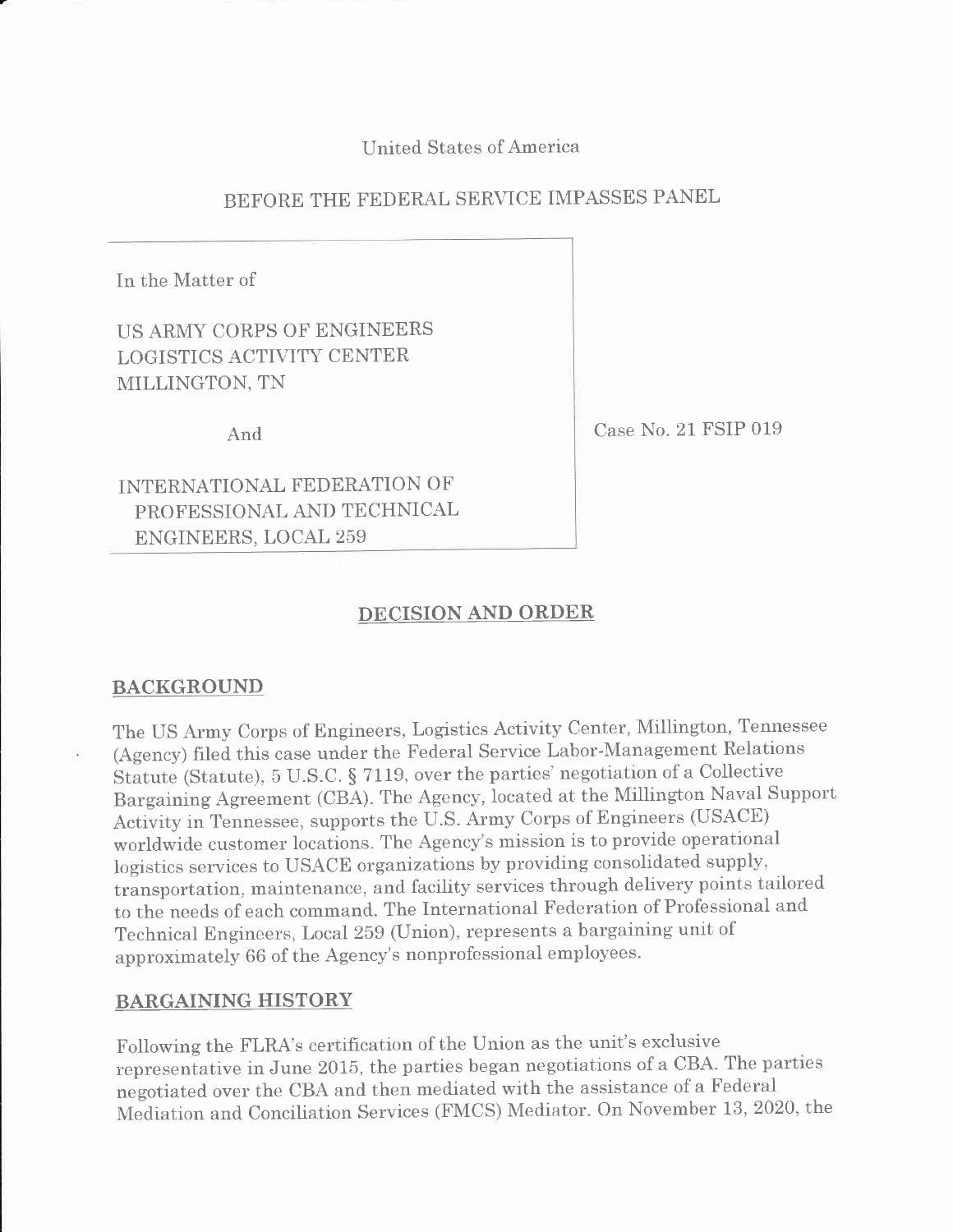FMCS Mediator released the parties to seek the assistance of the Panel. Then on December 21, 2020, the Agency filed this request for assistance.

On November 9, 202I, the Panel asserted jurisdiction over the six provisions of the parties' CBA that remained in dispute. The Panel ordered the parties to engage in concentrated mediation, with the assistance of FMCS, for a period of no longer than forty-five days from the commencement of negotiations. The parties engaged in negotiations with the assistance of two FMCS Mediators and agreed on all but two of the remaining provisions of the CBA, Section  $8.2(b)(9)$  and Section 17.1. On December 2, 202I, the FMCS Mediators released the parties back to the Panel. Then on December 17, 2021, the Panel ordered the parties to a Written Submissions procedure over the two remaining provisions. The Panel directed the parties to submit their statement of position (SOP) and any evidence by 5:00 p.m. (EST) January 5, 2022, and to submit rebuttals by 5:00 p.m. (EST) January 12, 2022.

On January 5, 2022, the Agency provided its SOP nine minutes after the 5:00 p.m. (EST) deadline. The Union did not submit its SOP to the Panel and the Agency until January Ll, 2022, and only after inquiry from Panel staff as to the status of its SOP. With its submission, the Union, citing email issues during the holidays, requested the Panel grant an extension of the deadline of January 5, 2O22, and accept its late SOP. The Agency objected to the lJnion's late submission because the Union did not explain what email issues caused it to be almost one week late in its submission and because the Union had an advantage because it had the Agency's SOP for almost a week before submitting its SOP.

To develop a complete record for the Panel to consider, the deadline for rebuttals was extended from 5:00 p.m. (EST) January 12, 2022, until the same time on January 18, 2022. The Agency timely provided its rebuttal, and the Union submitted its rebuttal twelve minutes after the  $5:00$  p.m. deadline. Although the Panel's Written Submission order explicitly limited the parties' rebuttals to three pages, double-spaced, both parties' rebuttals exceeded this limit.

#### PROCEDURAL CONSIDERATIONS

The Panel must first address the procedural errors committed by both parties in the Written Submission procedure. First, the Panel will consider the Agency's SOP and the Union's rebuttal even though they were untimely, because both parties were just a few minutes late in their respective submissions. Next, the Panel considers the severity of the Union's tardiness in submitting its SOP and the Union's vague explanation of the delay involving issues with email. The Panel also recognizes that the Union had an unfair advantage in accessing the Agency's SOP while drafting its own SOP. In the absence of exigent circumstances, the Union's egregious tardiness was a complete disregard for the Panel's Order, and therefore, the Panel strikes the Union's SOP from the record. Furthermore, both parties blatantly disregarded the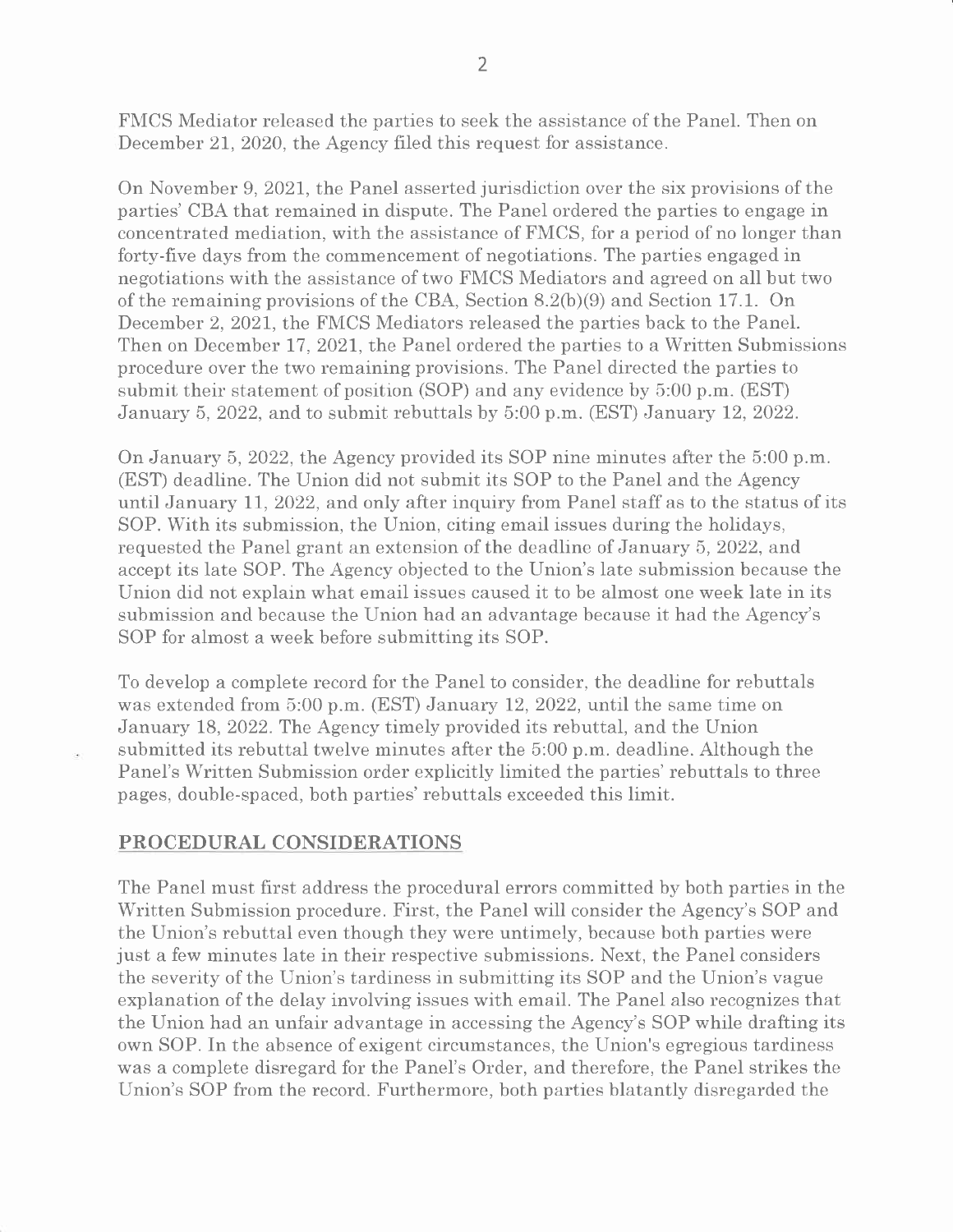Panel's Order limiting rebuttals to three pages. The Panel, therefore. strikes both parties' rebuttals from the record.

## ISSUES AT IMPASSE

The following two issues remain for the Panel to address:

- 1. Article 8: Grievance Procedure Section 8.2(b)(9): Exclusions from the parties' Negotiated Grievance Procedure; and
- 2. Article 17: Merit System Principles
- Article 8: Grievance Procedure Section 8.2(b)(9): Exclusions from the parties' Negotiated Grievance Procedure

Agency Proposal:

Section 8-2 - Scope. This negotiated grievance procedure shall apply to all grievances.

b. This grievance procedure does not apply to complaints or grievances concerning the following:

> (9) the award or denial of any form of incentive pay, including but not limited to cash awards or quality step increases.

Union Proposal: STRIKE #9 LANGUAGE

As the Agency seeks to limit the scope of the grievance procedure, Federal court precedent holds that the Agency "must establish convincingly that, in the particular setting, its position is the more reasonable one."  $AFGE$  v.  $FLRA$ , 712 F.2d 640, 649 (D.C. Cir. 1983). In this case, the Agency did not justify the need to limit the scope of the negotiated grievance procedure with its proposed exclusion. The Agency's SOP claims that incentive payments are excluded from the Army's Administrative Grievance System (AGS) and should be excluded from the negotiated grievance procedure as well. Additionally, the Agency argues that because these amounts are fixed by Agency policy, they are inappropriate for inclusion in any grievance.

The Agency has not convincingly established that its position is the more reasonable one. It does not follow logically that because a matter is excluded from <sup>a</sup> unilaterally-established AGS, it should be excluded from a bi-laterally negotiated grievance procedure. Furthermore, the Agency has failed to explain how using predetermined rates for incentive cash awards and quality step increases would affect bargaining unit employees'right to grieve such matters as an alleged mistake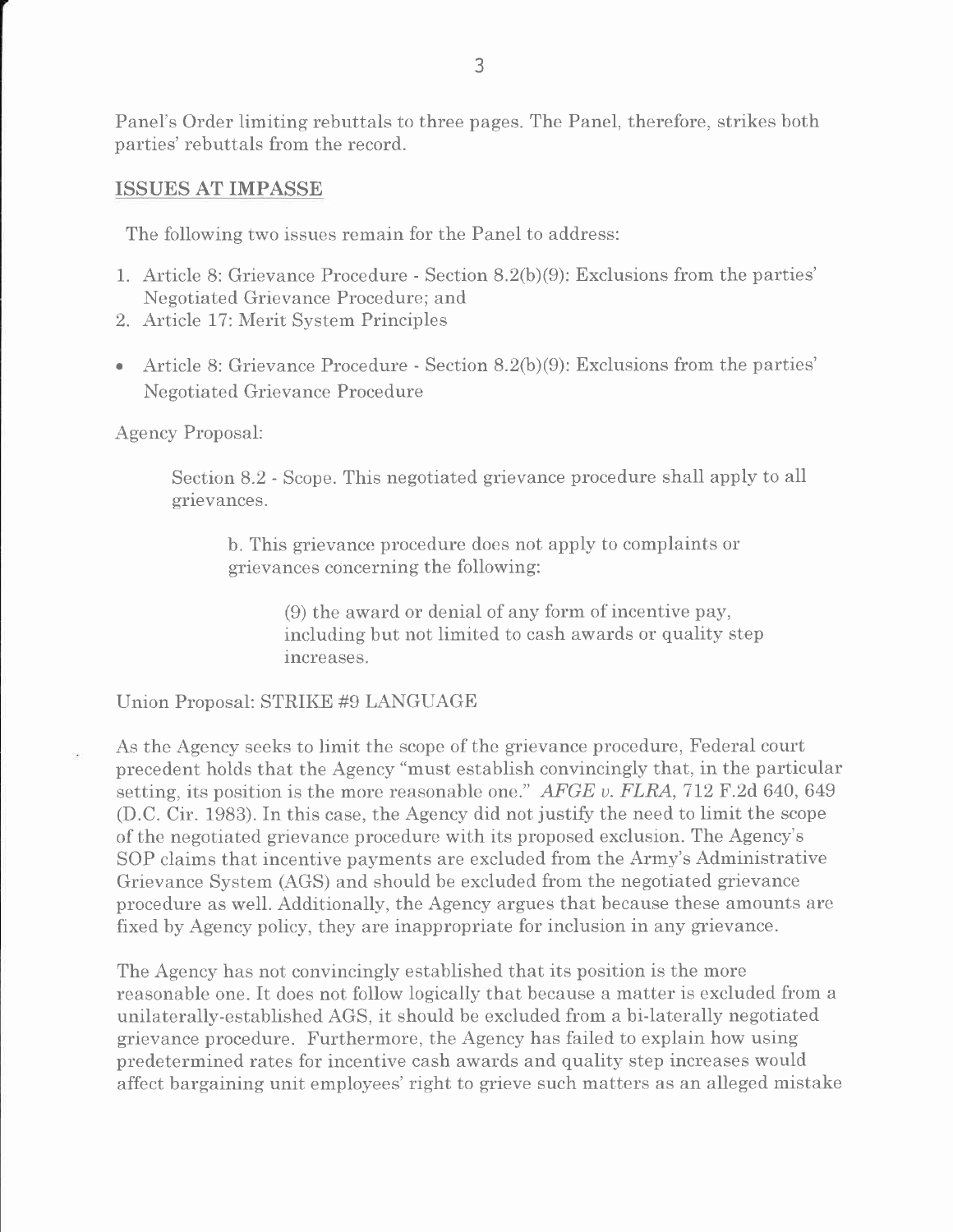in applying the predetermined rates. Accordingly, the Panel orders the Agency to withdraw its proposal.

## . Article 17: Merit System Principles

Agency Proposal:

Section 17.1 – General. The Employer recognizes merit system principles as reflected in  $5 \text{ U.S.C.}$  §  $2301(b)$ .

Union Proposal:

Section  $17.1$  – General. The Employer recognizes merit system principles as reflected in  $5$  U.S.C.  $\S$  2301(b).

Federal personnel management shall be implemented consistent with the following merit system principles:

- (1) Recruitment shall be from qualifred individuals from appropriate sources in an endeavor to achieve a workforce from all segments of society, and selection and advancement shall be determined solely based on relative ability, knowledge, and skills, after the fair and open competition which assures that all receive equal opportunity.
- (2) All employees and applicants for employment shall receive fair and equitable treatment in all aspects of personnel management without regard to political affiliation, race, color, religion, national origin, sex, marital status, age, or handicapping condition, and with proper regard for their privacy and constitutional rights.
- (3) Equal pay shall be provided for work of equal value, with appropriate consideration of both national and local rates paid by employers in the private sector, and appropriate incentives and recognition shall be provided for excellence in performance.
- (4) All employees shall maintain high standards of integrity, conduct, and concern for the public interest.
- (5) The Federal workforce shall be used efficiently and effectively.
- (6) Employees shall be retained based on the adequacy of their performance, inadequate performance shall be corrected, and employees shall be separated who cannot or will not improve their performance to meet required standards.